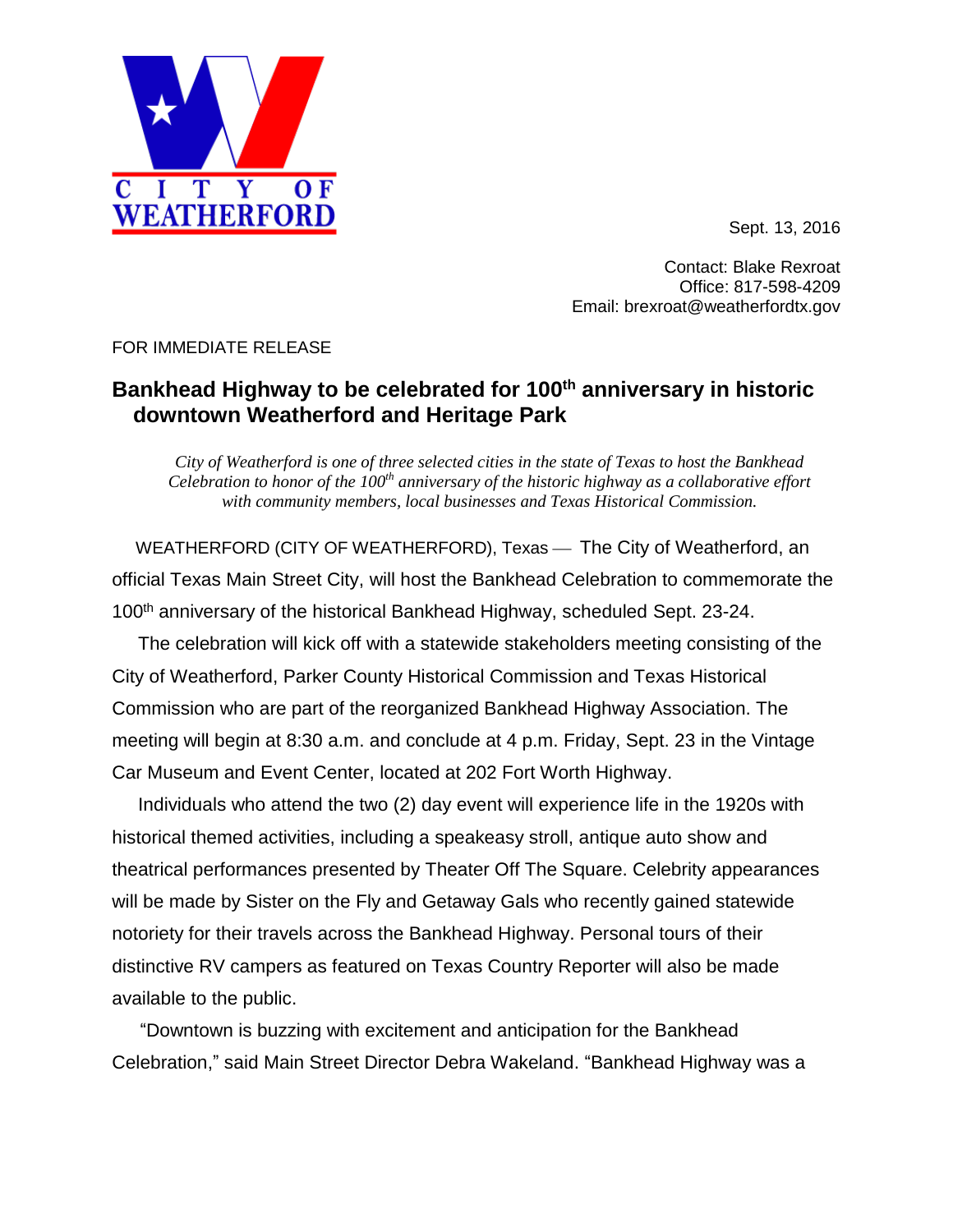Sept. 13, 2016



major corridor for growth in Weatherford during the 1920s and the celebration will honor the historical traditions of both the highway and our beautiful downtown."

 $I$  T

 $\overline{\mathbf{Y}}$ 

WEATHERFORD

 $\overline{0}$  F

 Various types of food will be made available for the public at participating venues, including Vintage Grill, Justice Burger, Sweet Springs Winery and Twisted Snifter. A Stray Days 1920s Market will provide vendor booths with children's entertainment throughout the two (2) day event. Various contests and competitions will also be offered during the event with cash prizes. The Bankhead Celebration will conclude with a speakeasy bash Saturday night at the Vintage Car Museum and Sweet Springs Winery where participants are encouraged to wear 1920s style attire.

"The Bankhead Celebration is a collaborative effort with city officials, local businesses and devoted community members," said City Manager Sharon Hayes. "We are so proud to be one of three selected cities in the state of Texas who have been chosen to celebrate the 100<sup>th</sup> anniversary of the Bankhead Highway."

The Bankhead Highway Celebration is free to the public. To RSVP for the statewide stakeholders meeting or to get more information about the Bankhead Celebration schedule, contact Debra Wakeland at 214-893-4536 or reach her via email at [dwakeland@weatherfordtx.gov.](mailto:dwakeland@weatherfordtx.gov) Individuals can also RSVP for the statewide stakeholders meeting by contacting Dan L. Smith at 817-475-3206 or 817-475-3206. Dan Smith can also be reached via email at [DanLSmith@mindspring.com.](mailto:DanLSmith@mindspring.com)

**Editor's note:** A high-res image of the promotional flier is attached with schedule details.

###

More information on the City of Weatherford: [www.weatherfordtx.gov](http://www.weatherfordtx.gov/) More information on the Bankhead Celebration: [www.weatherfordtx.gov/bankhead](http://www.weatherfordtx.gov/bankhead)